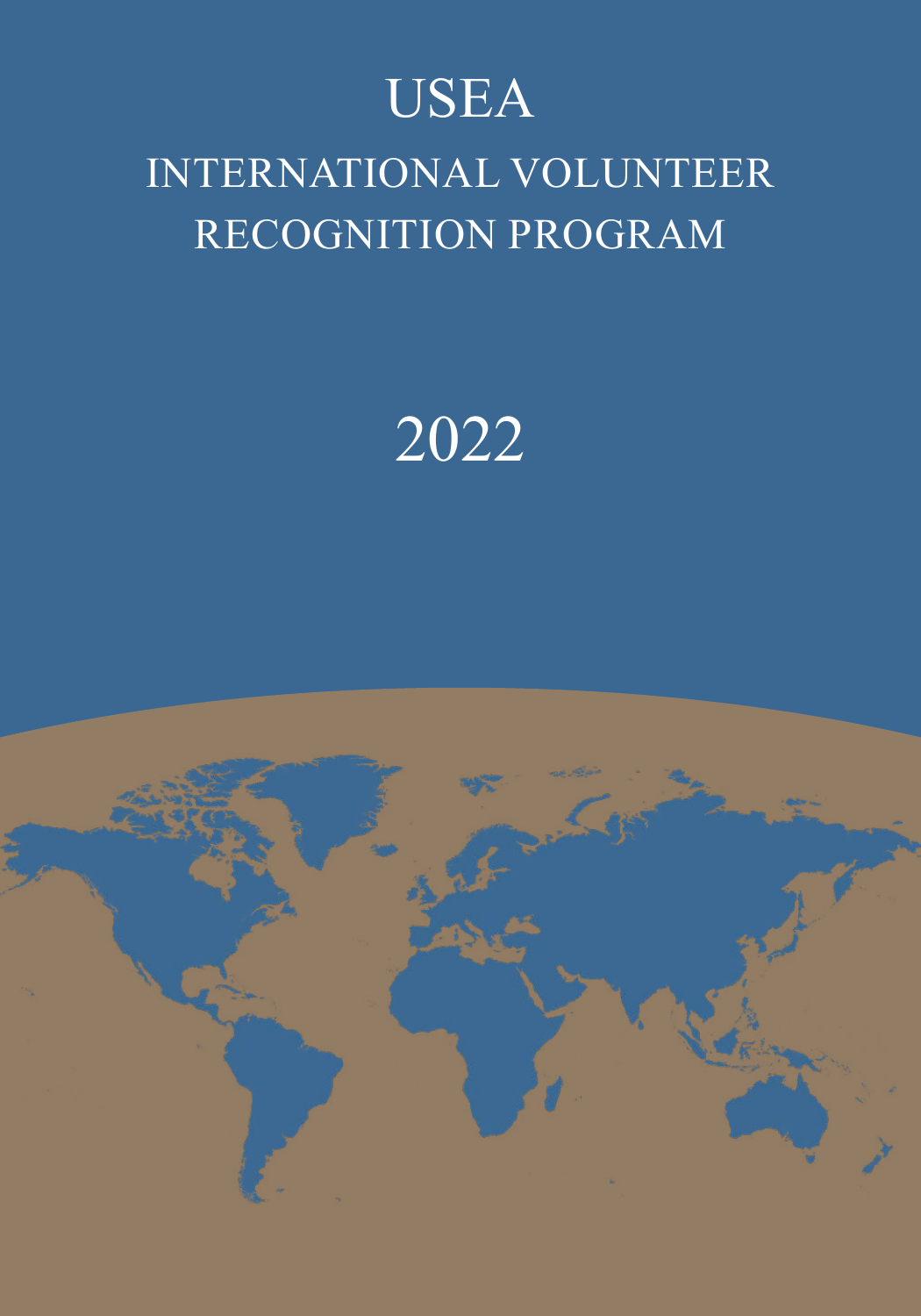

#### UNITED STATES ENERGY ASSOCIATION

The United States Energy Association (USEA) is an association of public and private energy-related organizations, corporations, and government agencies. USEA represents the broad interest of the U.S. energy sector by increasing the understanding of energy issues, both domestically and internationally.

With the U.S. Agency for International Development (USAID), USEA sponsors international energy programs. USEA has organized over 100 volunteer programs between U.S. utilities and regulatory commissions and their counterparts in developing countries and emerging economies. Through these programs, U.S. energy executives have donated their time and shared their expertise and business "best practices" to other nations.

USEA applauds this spirit of volunteerism and created the International Volunteer Recognition Program to recognize outstanding individuals and organizations for their contributions to USEA activities. The International Volunteer Recognition Program highlights the extraordinary contributions of the U.S. energy industry to support U.S. government initiatives, demonstrate global corporate and social responsibilities, and contribute to worldwide sustainable development.

2022 AWARDS USEA CORPORATE VOLUNTEER AWARD RECIPIENTS *Energy Exemplar Peak Load Management Alliance (PLMA)* USEA INTERNATIONAL PARTNER OF THE YEAR *NPC Ukrenergo*

> USEA INDIVIDUAL ENERGY VOLUNTEER RECIPIENT *Andy Bochman, Idaho National Laboratory*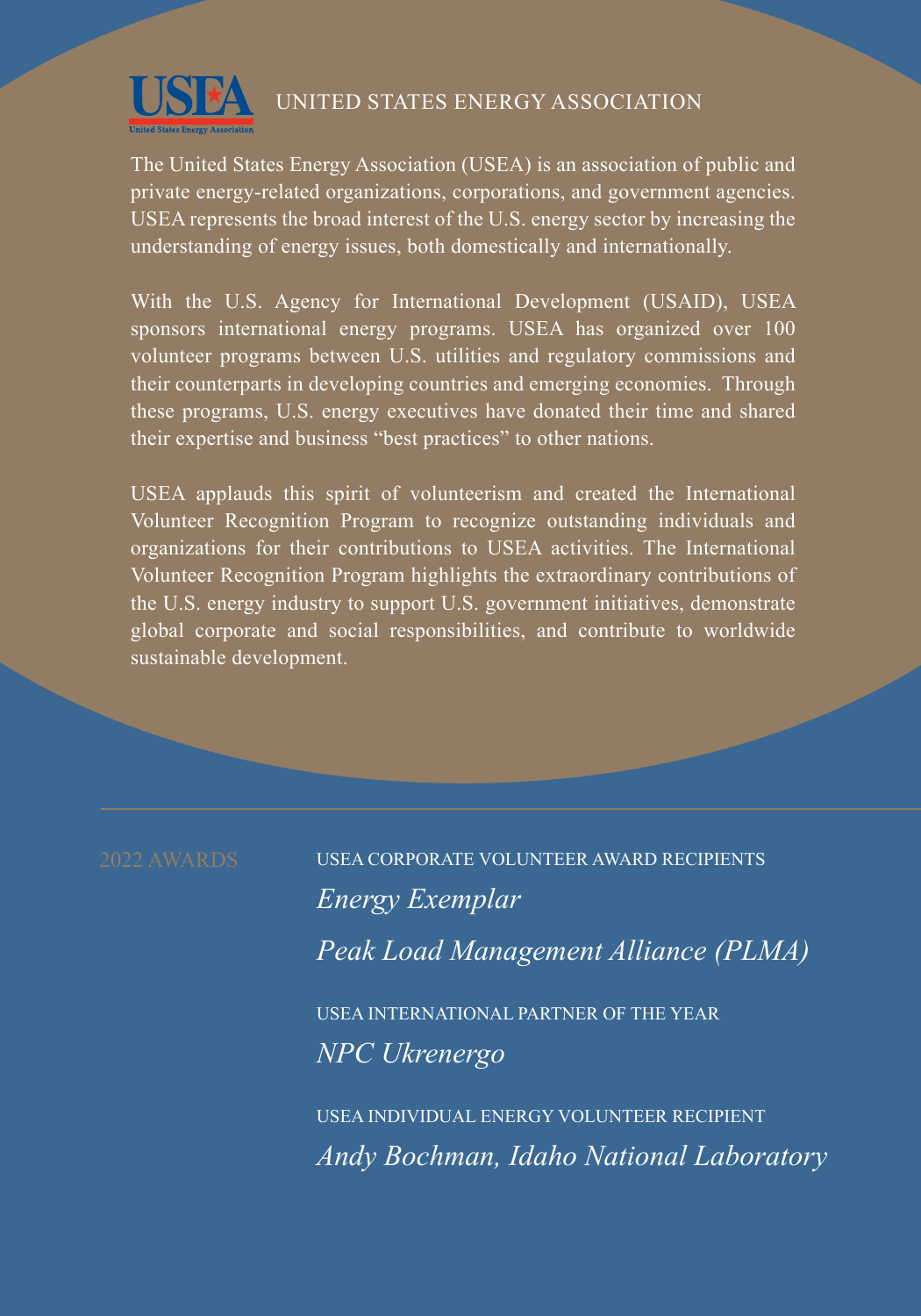#### ENERGY EXEMPLAR

USEA is honored to recognize Energy Exemplar with the Corporate Volunteer of the Year Award for 2022.

Energy Exemplar is the global leader in energy market simulation technology. Its PLEXOS software suite is used by a large share of the world's top energy market stakeholders in over 60 countries. PLEXOS is used to digitally replicate real-world energy markets to deliver crucial forecasts for projects spanning shortterm analysis to long-term planning studies. The software informs trading, generation scheduling, capacity expansion and market analysis across electric, water and gas industries. Headquartered in Adelaide, South Australia, Energy Exemplar has offices worldwide.

USEA is proudly in partnership with Energy Exemplar to develop a regional natural gas optimization model for 12 Eastern European transmission system operators stretching from Poland to Greece under the USAID/USEA Eastern Europe Natural Gas Partnership (EE-NGP). Energy Exemplar provided each EE-NGP member with four-month trial licenses of PLEXOS as well as extensive training on its use.

Once complete, the PLEXOS regional market optimization model will merge with the EE-NGP hydraulic model to examine how a north-south corridor connecting the natural gas resources of the Baltic, Black, Mediterranean and Aegean Seas can reduce the region's dependence on Russian gas. With this assistance, EE-NGP members will build capacity to forecast least cost investments in natural gas infrastructure necessary to diversify supply and increase energy security in Eastern Europe.

Energy Exemplar's support for this project is the largest cost share ever provided by a single company to the USAID/USEA Energy Technology and Governance Program. This award recognizes that spirit of corporate citizenship and the impact of Energy Exemplar's support in Eastern Europe.

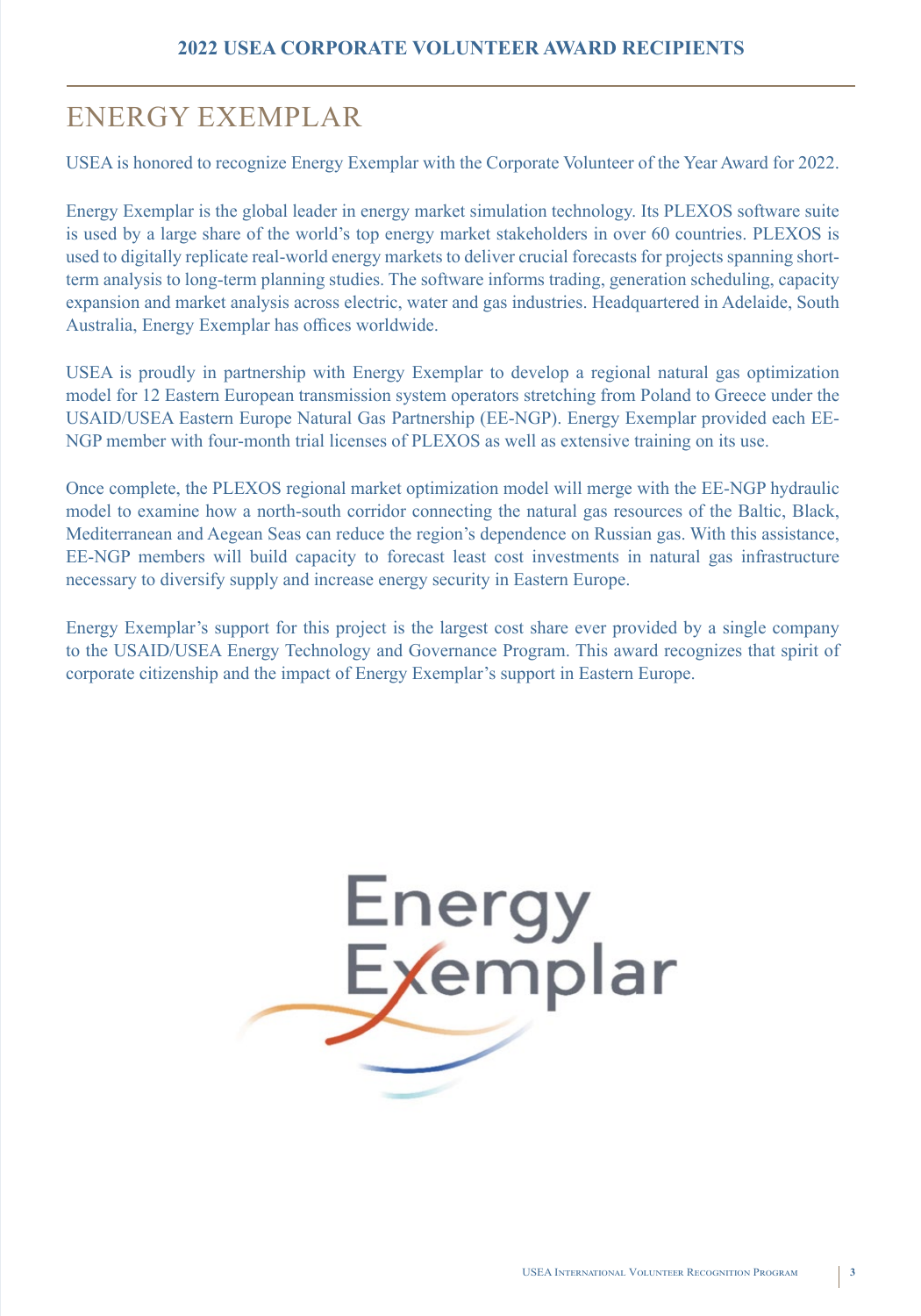#### PEAK LOAD MANAGEMENT ALLIANCE (PLMA)

USEA is honored to recognize the contributions of the Peak Load Management Alliance (PLMA) for the support provided to the Energy Utility Partnership Program (EUPP).

PLMA, a member-led nonprofit organization, was founded in 1999 as the voice of load management practitioners. Today, PLMA has over 150 member organizations, including private and publicly owned utilities, technology companies, energy and energy solution providers, equipment manufacturers, research and academic organizations, and consultants.

As U.S. and global energy markets evolve, PLMA strives to offer timely programming and training opportunities, as well as a forum for its member practitioners to share expertise in dynamic load management, demand response, and distributed energy resources. Member practitioners share their knowledge, experience, and ideas with the goal of educating one another on a range of topics. These topics span load management programs, price and rate response, regional regulatory issues, technologies, and much more.

Several PLMA experts have been more than generous in providing their expert input and guidance to EUPP activities. Currently, PLMA is assisting in structuring and identifying speakers for the EUPP webinar series on Energy Management for Utilities as well as present at the first webinar in the series.

PLMA member experts have participated in a number of other events, such as:

- Online Colombia Renewable Energy Integration course for young professionals
- Workshops in Colombia on Battery Storage, Energy for Colombia's Peace Zones, and Smart Meters
- ASOCODIS Congress in Colombia
- Side-Mission to XM
- ANDI Workshop
- Technical assistance on Smart Meters

An instrumental part of the success of the EUPP work in Colombia has been the ability to meet with officials from Colombian government organizations and the system operator to discuss and provide input for critical operating issues, including a battery storage tender. PLMA has been a part of many of those high-level meetings providing their insight and guidance.

USEA looks forward to our continued cooperation with PLMA and their support to the Energy Utility Partnership Program.

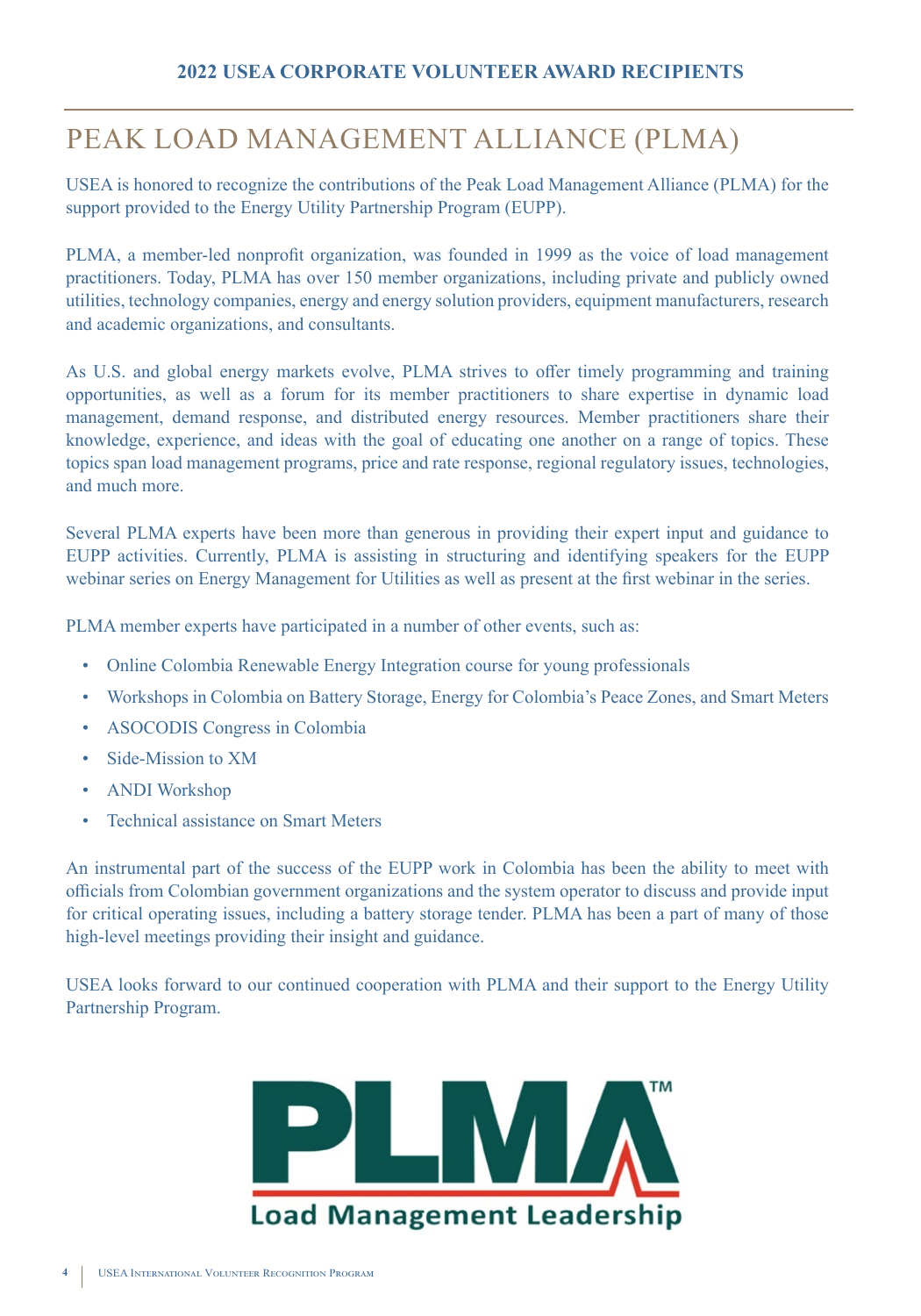#### NPC UKRENERGO

*This award recognizes the extraordinary contributions of individuals and organizations for their contributions to USEA activities.* 

USEA is honored to recognize NPC Ukrenergo as International Partner of the Year for 2022.

NPC Ukrenergo is the transmission system operator of Ukraine, certified in accordance with the ISO model under the standards of the EU's Third Energy Package. NPC Ukrenergo performs the functions of operational and technological control of the Integrated Power System of Ukraine, as well as electricity transmission by trunk power grids from generation to distribution networks. In the Ukrainian electricity market, NPC Ukrenergo performs the functions of Commercial Metering Administrator and Settlements Administrator.



NPC Ukrenergo ensures: balancing of electricity generation and consumption and the power system capacity in real time; operation and development of trunk and interstate power grids; parallel operation of the Ukrainian power system with the Continental European power network ENTSO-E; and technical capability of exporting/importing electricity to/from European countries.

*Volodymyr Kudrytskyi, CEO/Chairman of the Board*

Beginning on March 16, 2022, the Ukrainian power system has been operating jointly with the power network of ENTSO-E Continental Europe. On April 26, 2022, NPC Ukrenergo received the status of an Observer Member at ENTSO-E.

USEA has proudly partnered with NPC Ukrenergo for more than 20 years to improve its planning and operational practices, consistent with European network standards. In April 2022, amid the invasion of Ukraine, NPC Ukrenergo achieved its long-time goal and successfully completed integration of its network with the synchronous network operated by the members of the European Network of Transmission System Operators of Electricity, ENTSO-E. The synchronous connection with ENTSO-E enables Europe to provide much needed grid support to Ukraine during these challenging times. In the long term, the synchronous connection will enable Ukraine to integrate with European wholesale electricity markets, export carbon free electricity from its nuclear power generation fleet, and import clean electricity from European suppliers.

NPC Ukrenergo is a charter member of the seven nation USAID/USEA Black Sea Transmission Planning Project (BSTP), founded in 2004 with the signing of the Sofia Memorandum of Understanding. With NPC Ukrenergo's support, the BSTP created and has updated the region's first integrated transmission network planning model. This BSTP model provided the foundation for the recently completed feasibility study that

led to the synchronization of the Ukraine network with the ENTSO-E grid. Through the BSTP, NPC Ukrenergo staff participated in tens of thousands of hours of network planning training and modeling exercises. Members of NPC Ukrenergo's management team are participants and alumni of the BSTP.

The work that NPC Ukrenergo and its staff have done—and continue to do—to provide energy security to the people of Ukraine under the most challenging of circumstances deserves special recognition.



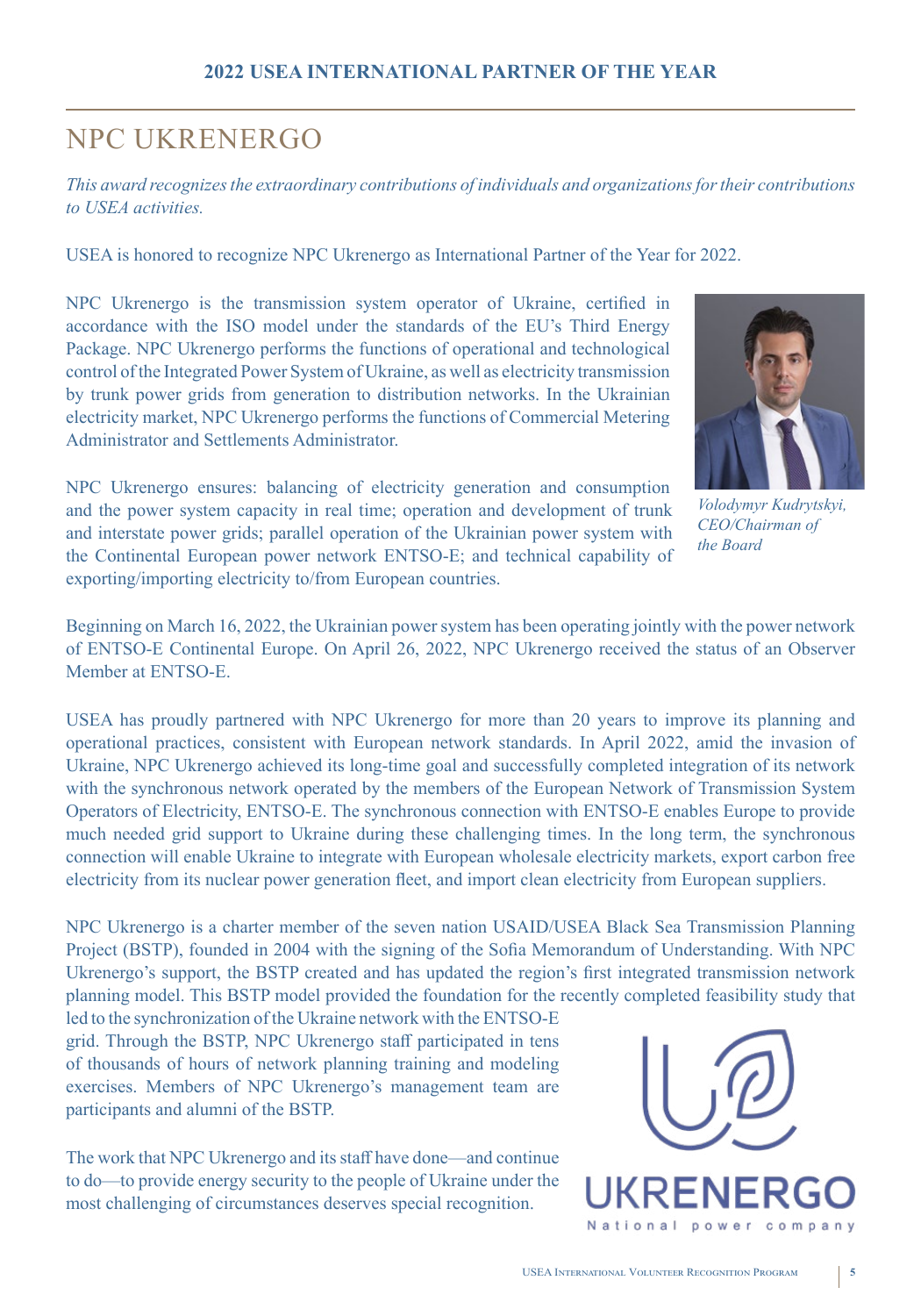#### ANDY BOCHMAN

Senior Grid Strategist, National & Homeland Security, Idaho National Laboratory



USEA is honored to recognize Mr. Andy Bochman for his contributions to the Energy Utility Partnership Program (EUPP).

Idaho National Laboratory (INL) is part of the U.S. Department of Energy's complex of national laboratories. The laboratory performs work in each of the strategic goal areas of DOE: energy, national security, science and environment. INL is the nation's laboratory for nuclear energy research and development.

Andy provides strategic guidance on topics at the intersection of grid security and infrastructure resilience and adaption to senior U.S. and international government and industry leaders. A Non-Resident Senior Fellow at the Atlantic Council's Global Energy Center, in 2021 he published his first book: *Countering Cyber Sabotage: Introducing* 

*Consequence-based Cyber-Informed Engineering*. Andy began his career as a comms officer in the US Air Force, and prior to joining INL was a Senior Advisor at the Chertoff Group and the Energy Security Lead at IBM. Mr. Bochman received a BS from the U.S. Air Force Academy and an MA in Biology & Environmental Management from Harvard University.

Andy was instrumental to the success of the Energy Utility Partnership Program's (EUPP) Cybersecurity and Digitalization Webinar Series to educate utilities on cyber standards, trends, and best practices.

Additionally, he supported the EUPP by:

- Presenting at the series' fifth webinar on Corporate Culture and the Importance of Cyber Hygiene, discussing how cybersecurity culture in the utility workforce plays a critical role in reducing cyber vulnerabilities.
- Moderated two additional cybersecurity industry panels on Energy Sector Cyber Threats, Intrusion Detection & Testing and Cyber Risk Management Through Measurement with leading cybersecurity experts to discuss the latest cybersecurity trends, tools, and technologies.

Andy further assisted USEA's cybersecurity work by hosting a webinar on lessons learned from EUPP's online cybersecurity course and how participant utilities plan to implement cyber best practices in their own organizations. Lastly, Andy moderated a virtual workshop for the energy sector in Uganda to share knowledge and best practices on implementing cybersecurity with participants from the online course.

Andy's expertise and charisma has been an invaluable asset to USEA we and we look forward to his continued support of the EUPP.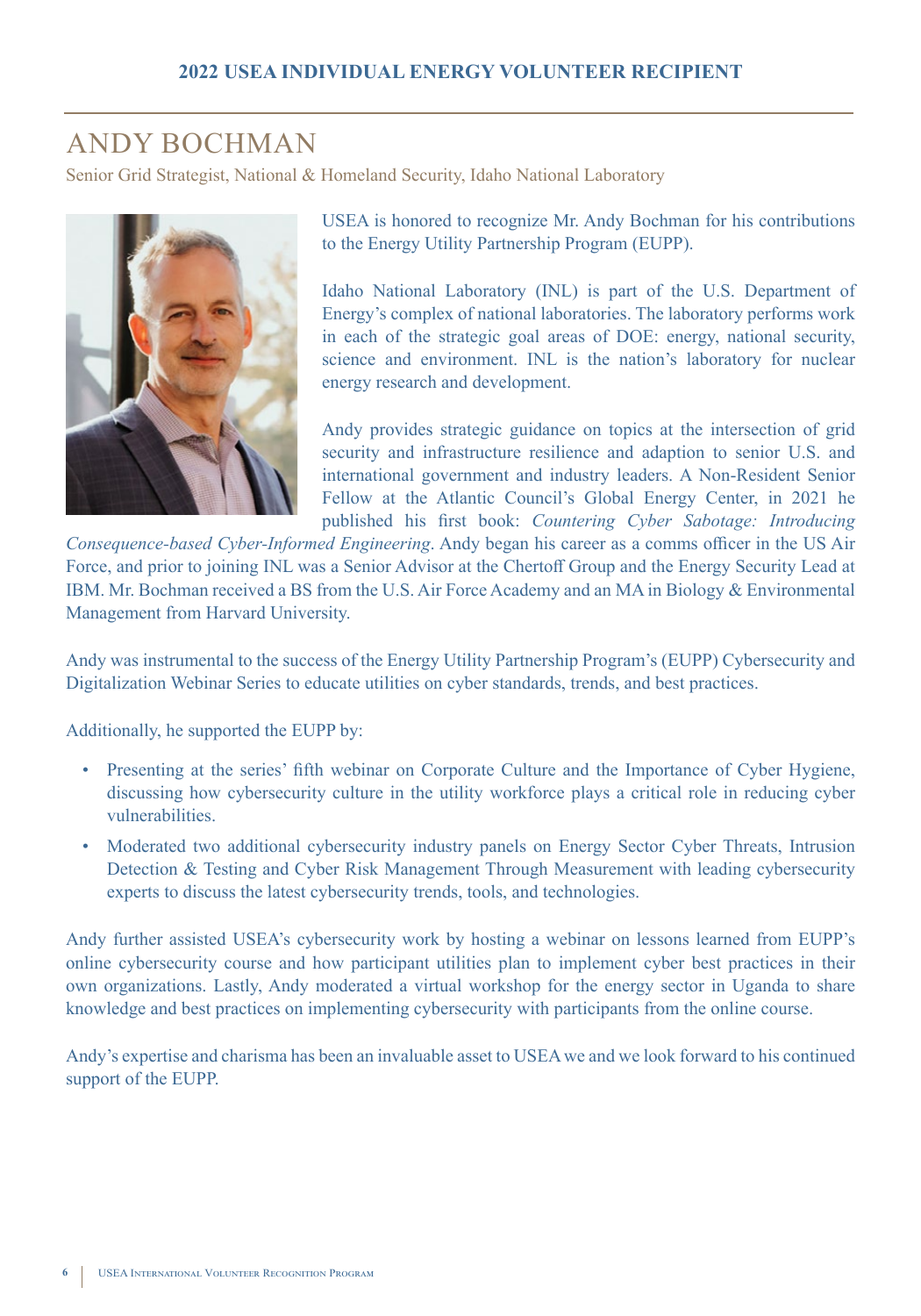#### **USEA ENERGY VOLUNTEERS IN ACTION**



*Paul S. Stack, USAID; William Polen, USEA; Natalia Fominykh, USEA; Volodymyr Kudrytskyi, CEO of NPC Ukrenergo; Sheila Hollis, USEA, and Steven S. Burns, USAID*





*Scott Coe of PLMA presenting a the ASOCODIS Annual Meeting*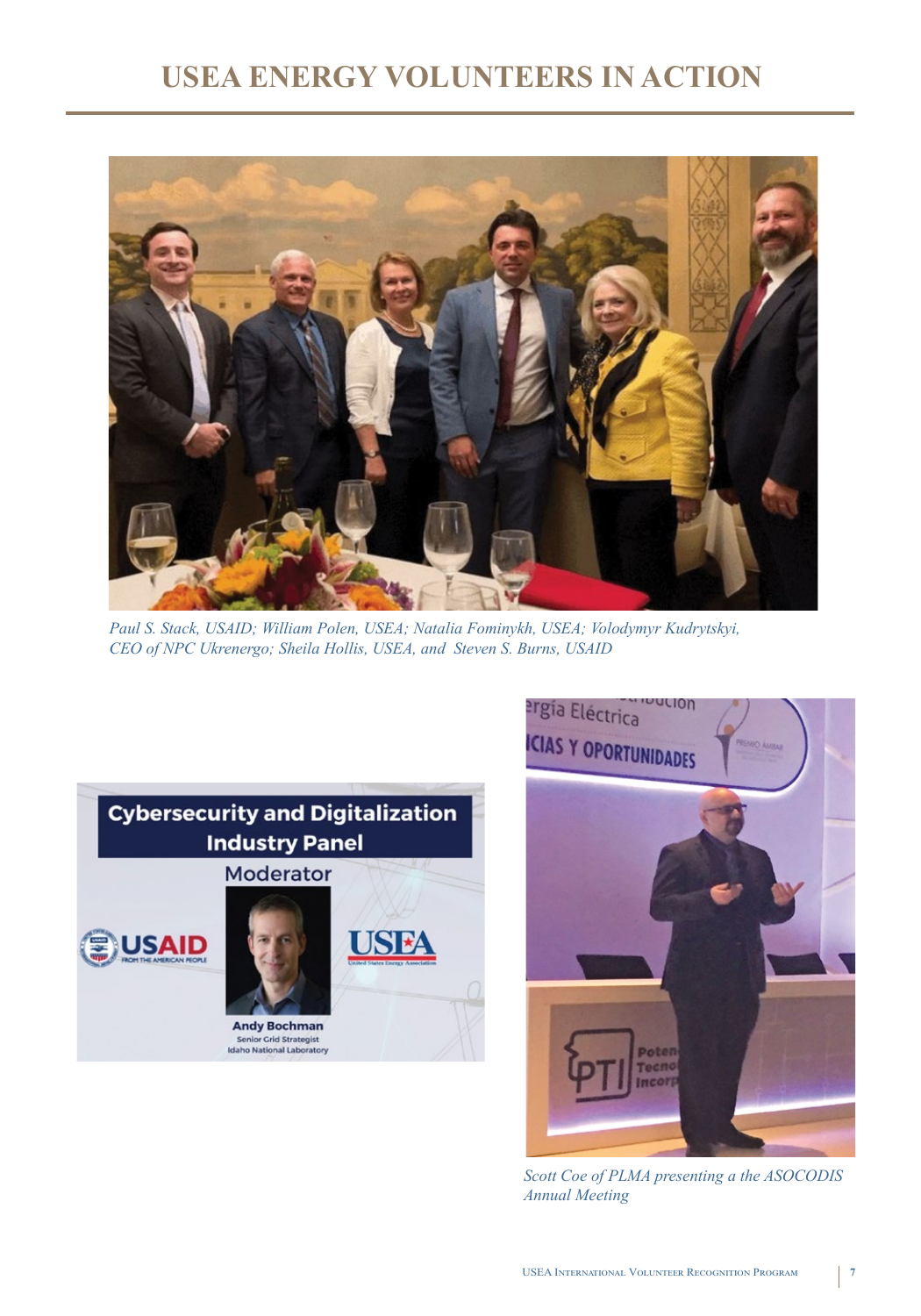### **USEA ENERGY VOLUNTEERS IN ACTION**



*Ekaterina Danylkova, NPC Ukrenergo; Natalia Fominykh, USEA; William Polen, USEA; Mikhail Bno-Airiyan, NPC Ukrenergo; Denys Shmyhal (pictured in 2019 when serving as General Director of Burshtyn TPP), now Prime Minister of Ukraine.*



*Denys Shmyhal, Prime Minister of Ukraine (pictured in 2019 when serving as General Director of Burshtyn TPP); William Polen, USEA; Mikhail Bno-Airiyan, NPC Ukrenergo.*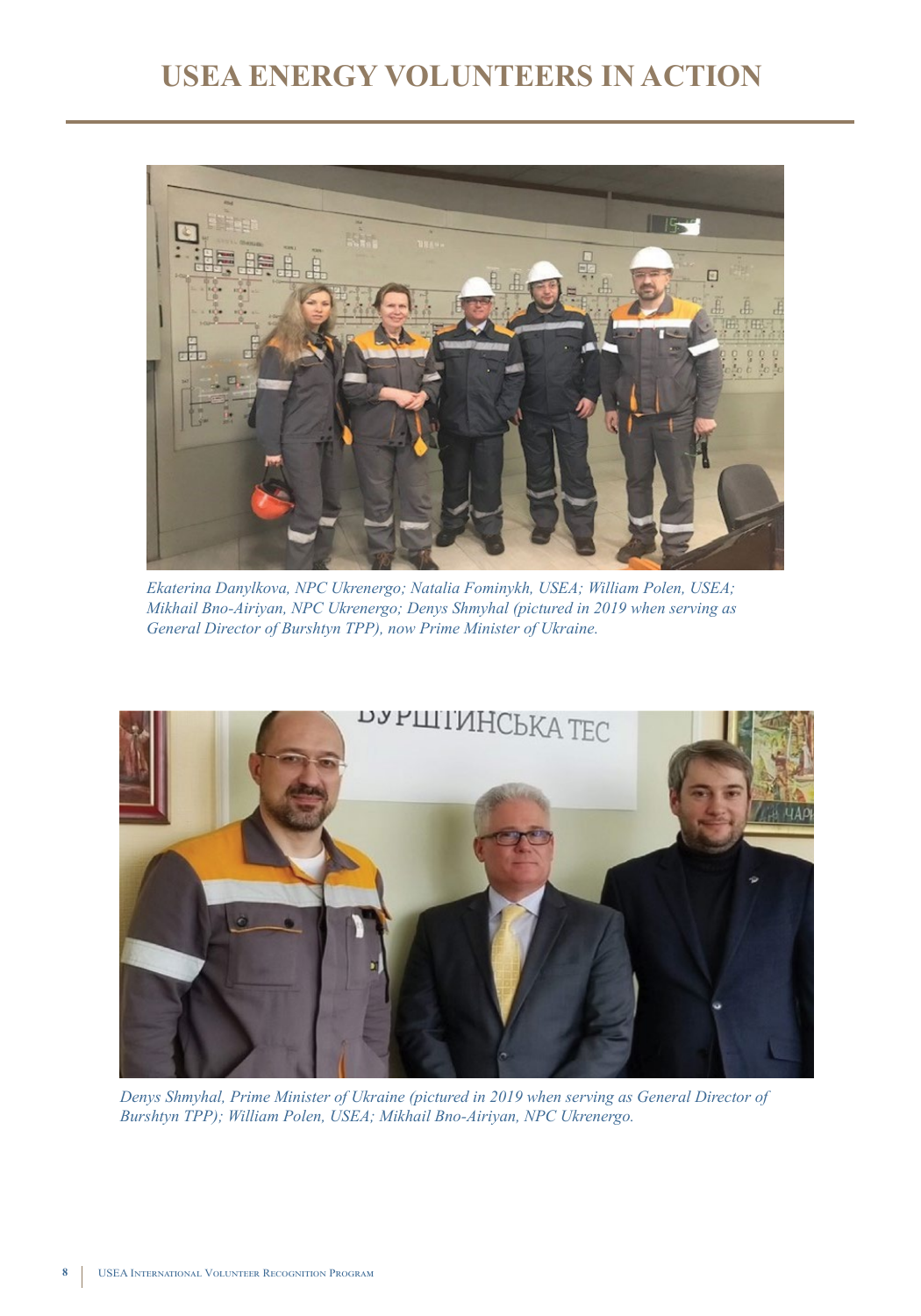#### **USEA BOARD OF DIRECTORS**

**MERRIBEL S. AYRES** Founder & Principal *Lighthouse Consulting Group, LLC*

**VICKY A. BAILEY** Founder *Anderson Stratton International, LLC*

**JOHN BUCHOVECKY** Partner *Van Ness Feldman, LLP*

**KHARY CAUTHEN** Vice President, Federal Government Affairs *Cheniere Energy, Inc.*

**ROBERT GEE** President *Gee Strategies Group, LLC*

**KAREN A. HARBERT** President & CEO *American Gas Association*

**DONALD R. HOFFMAN** President & CEO *EXCEL Services Corporation*

**SHEILA HOLLIS** Acting Executive Director *United States Energy Association*

**KRISTA JOHNSON** Head of U.S. Corporate Relations and Chief of Staff to the President *Shell USA, Inc.*

**NATHAN JOHNSON** Director, Laboratory for Energy and Power Solutions *Arizona State University*

**BRIAN KEARNS** Chief Financial Officer & Chief Operating Officer *United States Energy Association*

**MARIA KORSNICK** President & CEO *Nuclear Energy Institute*

**THOMAS R. KUHN** President *Edison Electric Institute*

**MIKE LECLAIR**  President & CEO *Babcock Power*

**ARSHAD MANSOOR** President & CEO *Electric Power Research Institute*

**DAVID MARVENTANO** Senior Vice President, Government Relations *Fluor Corporation*

**MAJIDA MOURAD** Senior Vice President, Government Relations *Tellurian, Inc.*

**RICH NOLAN** President & CEO *National Mining Association* **CHARLES PATTON** Executive Vice President - External Affairs *American Electric Power*

**STANLEY PORTER** Vice Chairman - U.S. Energy, Resources, & Industrials Leader *Deloitte LLP*

**JAMES B. ROBB** President & CEO *North American Electric Reliability Corporation*

**RANDALL B. ROE** Vice Chairman (Ret.) *Burns & Roe*

**EDMUND O. SCHWEITZER, III** President, Chairman of the Board & Chief Technology Officer *Schweitzer Engineering Laboratories*

**MIKE SOMMERS** President & CEO *American Petroleum Institute*

**ALBERT WILLIAMS** Vice President of Corporate Affairs *Chevron Corporation*

**DANIEL YERGIN** Vice Chairman *S&P Global*